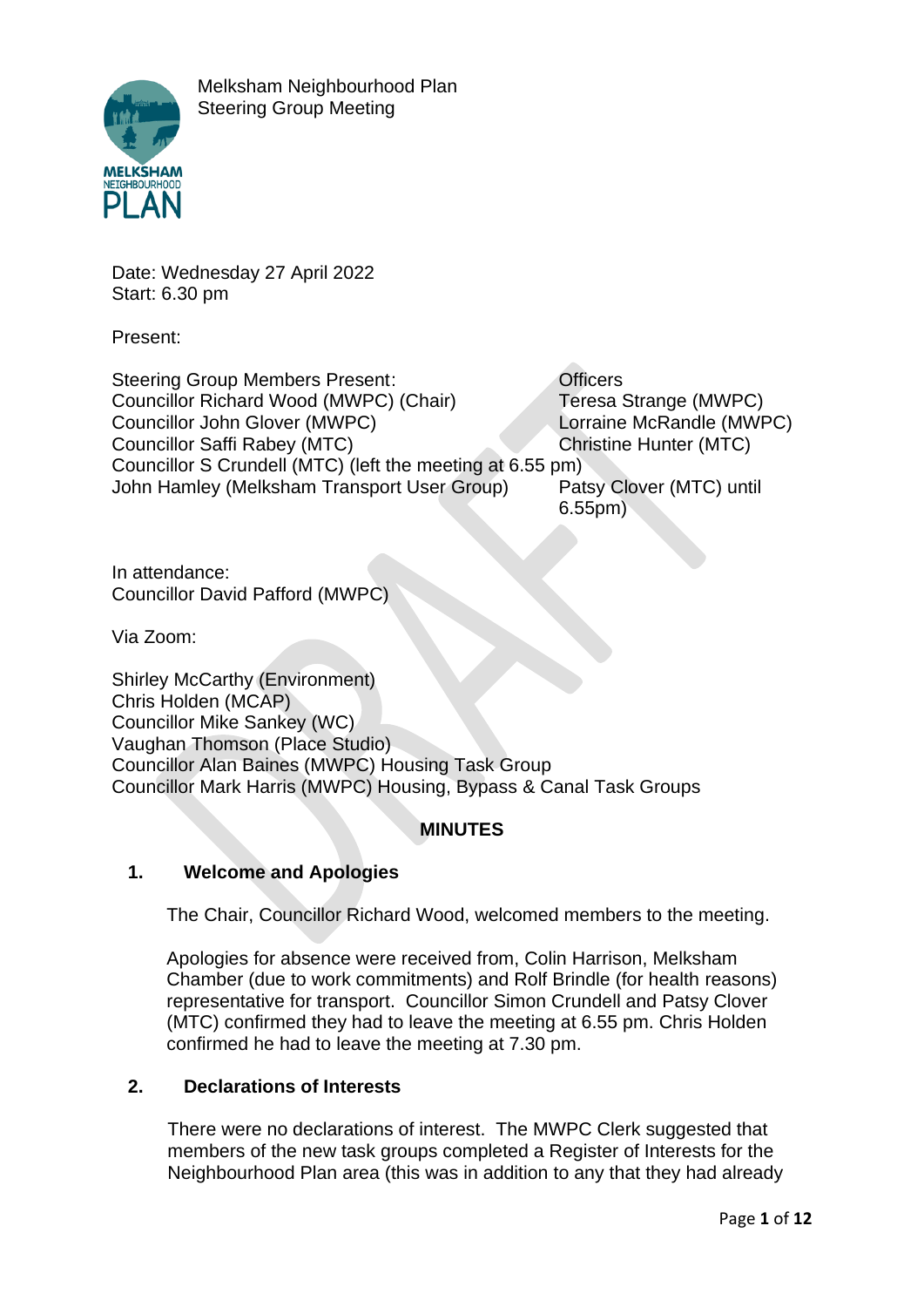completed as a councillor as it was for a wider area, covering both Melksham and Melksham Without).

### **3. Public Participation**

No members of the public were present.

### **4. To agree the Notes of the Meeting held on 16 March 2022.**

The Parish Clerk explained that at a meeting of the Melksham Town Council Economic Development and Planning Committee held on 25 April 2022 two actions had been asked of the Steering Group as follows:

When more than two councillors are attending a meeting from either the Town or Parish Council, they are minuted as being "in attendance". It was felt by those present that it was clear in the minutes that of the three representatives from Melksham Without, only two had voting rights and which two it was at the meeting.

Councillor S Crundell be asked to inform substitute Melksham Town Councillors if he is unable to attend a meeting to ensure representation. **Unanimously Resolved**: That the notes of the meeting held on 16 March 2022, were approved as a correct record and signed by the Chair.

## **5. Housing Task Group**

- a) The Task Group members to date were noted: Councillor David Pafford (MWPC) LEAD Councillor Richard Wood (MWPC) Councillor Alan Baines (MWPC) Councillor Mark Harris (MWPC) Councillor Pat Aves (MTC)
- b) Members were asked to contact anyone who they thought would be interested in joining the Task Groups to increase membership. It was agreed to ask for representation from Melksham Town Council on the Local Green Space, the A350 Bypass & Canal Groups and to invite Melksham Town Council's Environment and Climate Working Group to become members of the Climate Issue Task Group. Further Town Council representation on the Housing Task Group would also be useful.
- c) Verbal Updates:
	- i) **Meeting with Wiltshire Council to agree way forward (13th April)**  Vaughan confirmed that a lot of work has been undertaken since the last steering group meeting, to progress the housing topic. The outcomes of a meeting with David Way (Link Officer at Wiltshire Council) and the Housing Task Group had set the agenda for how the housing topic work was approached. Wiltshire Council have enabled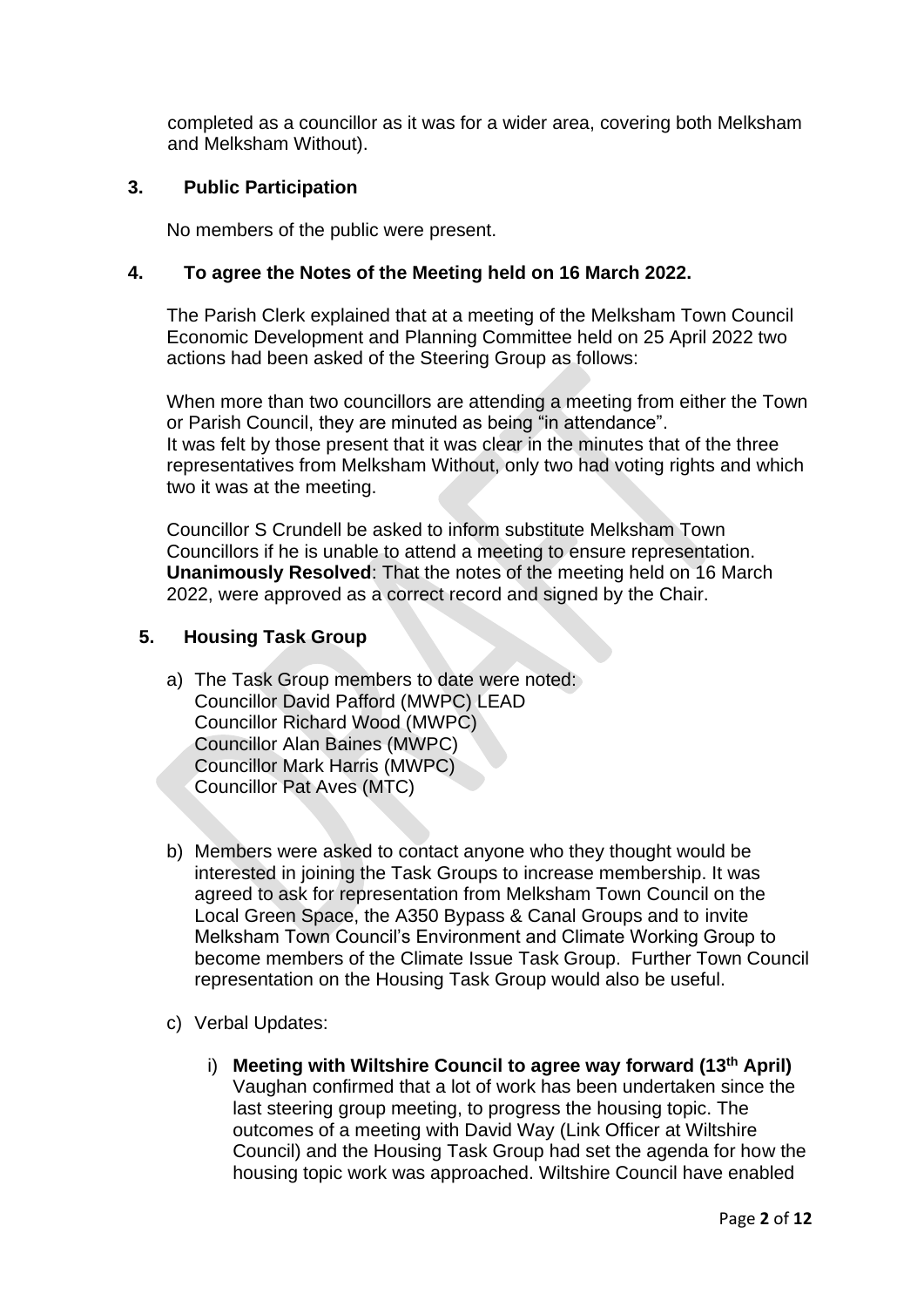landowners of the SHELAA (Strategic Housing Employment Land Availability Assessment) sites to be considered for potential allocation through the review process.

The MWPC Clerk explained due to GDPR (General Data Protection Regulations) the contact details of all the landowners registered with Wiltshire Council on the SHELAA register were unable to be shared. Therefore, Wiltshire Council had contacted them all directly (4<sup>th</sup> April) and asked them to make contact with the MWPC Clerk if they were interested in putting their SHELAA or other available sites forward for consideration by the Steering Group for potential allocation in the NHP Review.

### **Call for Sites**

Vaughan confirmed that the call for local sites was underway which will potentially enable additional smaller sites to be added to the SHELAA pool of sites.

The MWPC Clerk explained that:

- only half of the SHELAA sites had responded to date and that David Way will be notified of those who have not responded to send a reminder email with a deadline date. Any that had not responded in that period would also be contacted by the Steering Group directly by undertaking a Land Registry search to establish contact details of outstanding SHELAA sites
- It had been agreed with David Way that a 4 week period was adequate for a "Call for Sites" but the MWPC Clerk, in discussion with Vaughan, had suggested that the deadline is Sunday 5<sup>th</sup> June giving a 5 week period, as it was unlikely that action would have been taken the preceding week due to the Platinum Jubilee Bank Holiday and Half Term period.
- An advert calling for local sites will be placed in this week's Melksham News as well as on social media and an email to the mailing lists of anyone who had attended a NHP event in the past, anyone who had made contact re the NHP in the past, anyone who had responded at Reg 14/16 stage and anyone who had signed up to the mailing list recently.

#### **6. To note Community Engagement Press release on Thursday 28th April.**

The MWPC Clerk reported a page advert would be in the Melksham News on 28<sup>th</sup> April 2022, with details of the extension to the Local Green Spaces consultation until 5<sup>th</sup> June, the current Call for Sites, and the new housing needs survey and heritage asset surveys going live in May. Due to the time pressures, members were seeing the proof for the first time, the day before the publication, but it was necessary to publish this week to enable the following 5 weeks for consultation and keep to the programme. The information in the press release had been agreed in principle at the last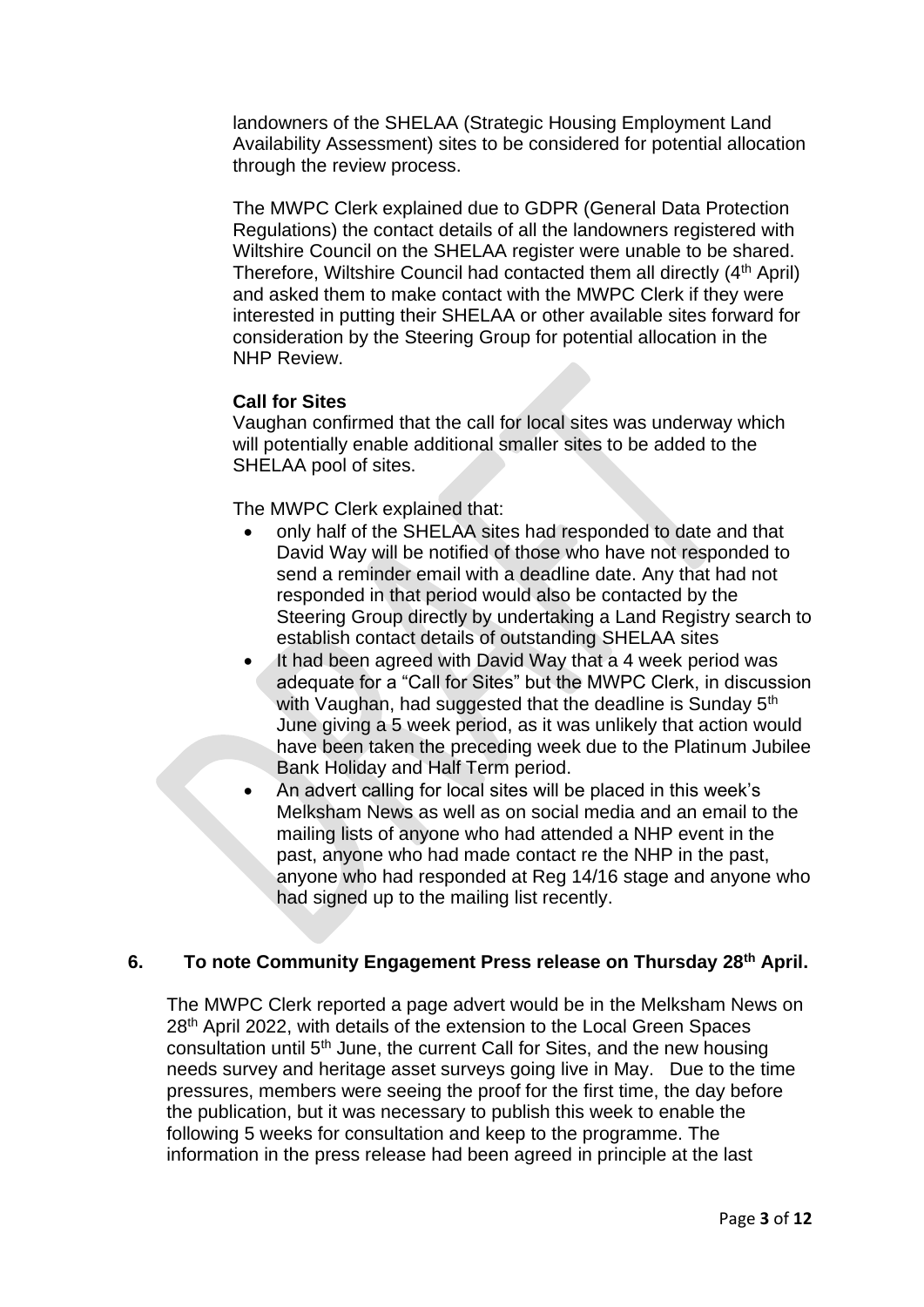meeting, with the Housing Needs Assessment and the Call for Sites only being finalised in the last few days.

Patsy Clover and Councillor S Crundell left the meeting at 6.55pm

# **7. Locality Technical Support Application - AECOM:**

The MWPC Clerk confirmed that an application for Technical Support from Locality had been applied for jointly with the Deputy Town Clerk and following the interview stage a diagnostic interview had been arranged the previous Friday which Vaughan had also attended in order the shape the support provided.

- It was agreed that the Housing Needs Assessment would not contain a housing number as requested by Wiltshire Council. AECOM confirmed that this was a common request from other Local Planning Authorities. But it would concentrate on the type, tenure, and mix of housing need, including any specialist accommodation (such as for the elderly). It was also stressed that due to the variety of settlements and the town, that data sets for different locations would be very useful, especially for Shaw & Whitley who were likely to have their own Housing Allocation number as they are classed as a "Large Village"
- Due to the time constraints under the programme, AECOM were asked if they could begin work reviewing sites that they had previously looked at, and from the SHELAA pool during May, rather than waiting to commence work in June after the Call for Sites period had passed
- Time constraints to produce the Site Selection report and an SEA (Sustainable Environmental Appraisal) if required were a concern and realistically it was unlikely the Plan would be submitted at Reg 14 stage until the Autumn. The current programme showed this being submitted in July 22 to allow a year to go through the various stages for potential adoption in July 23 when the current Plan NHP#1 begins to lose its NPPF paragraph 14 protection. It was noted that the emerging NHP#2 would gather weight as it went through the process, and would hopefully have significant weight by July 23, especially if it had been through the Examiner Stage, even if at that point it had not been to a Referendum.

Vaughan explained the group were progressing as quickly as possible The housing allocation in a NDP will most likely trigger a SEA in the process. Screening needed to be carried out as fast as possible to minimise the likelihood and complexity of a SEA, which normally took place before Reg 14. This is already under discussion with David Way.

The MWPC Clerk confirmed AECOM were now making their application for the Government funding direct, as per the format for Technical Support.

#### **8. Locality Grant Application:**

a) **To note Grant Application for year ending 31/3/22 closed down at £7,440 and change of spend allocation to original application**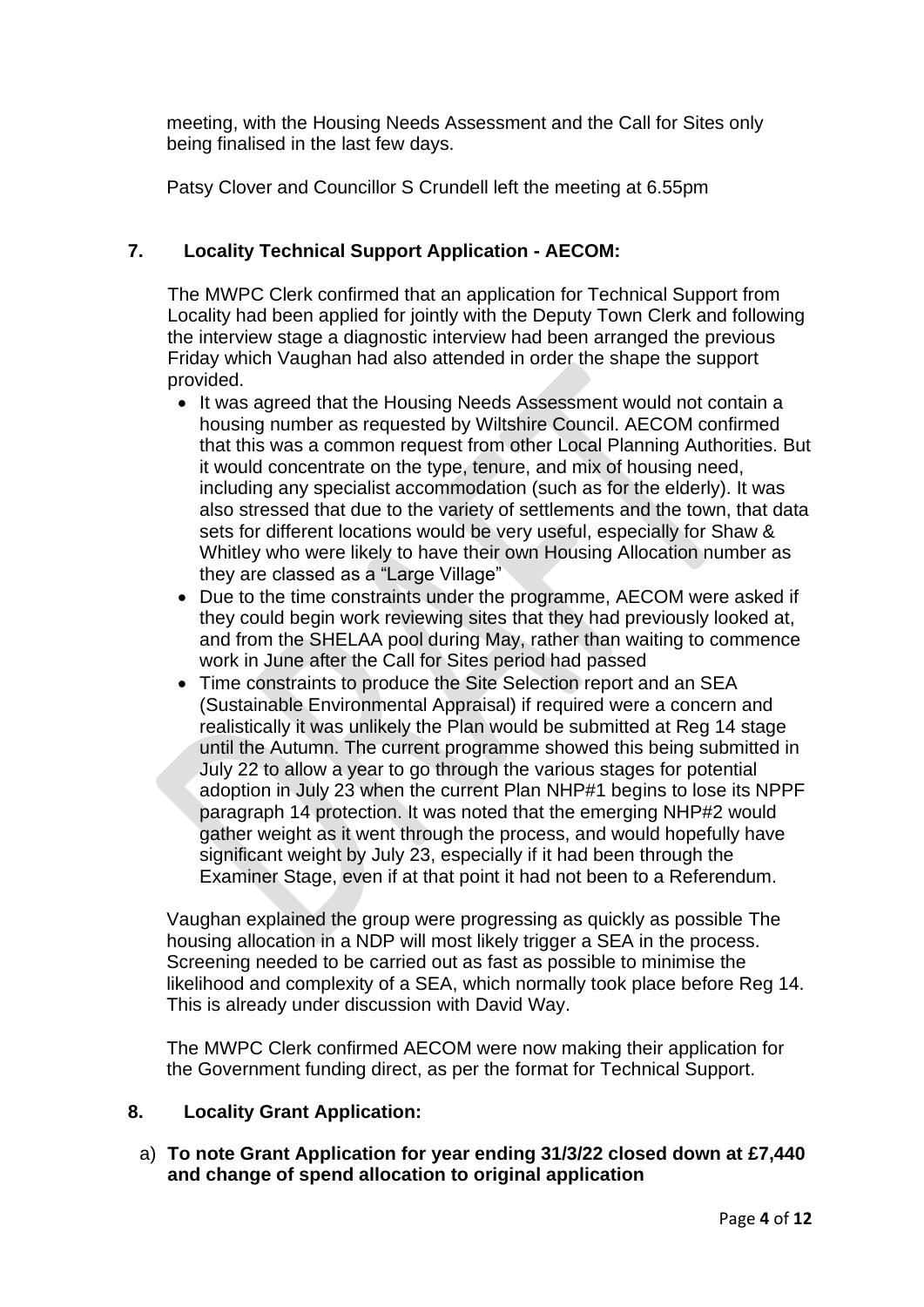The MWPC Clerk explained the grant originally applied for in December 2021 had closed in March 2022. The Steering Group had the paperwork that closed down the grant in their papers, circulated before the meeting, which showed what the grant funds had been allocated against, totalling £7,440. Changes had been able to be made, for example no public drop in sessions had been held in early January due to Covid Omnicron concerns, and so the funds for that had been set aside. There were additional costs for the new website costs as this had been developed with interactive mapping. The expenditure on NHP#2 to the end of March had been £7,820.76 excluding VAT with £7,440 being set against the grant. This excluded any funding for Priority for People has the MWPC Clerk had not been entirely sure what work had been undertaken for the Neighbourhood Plan at closedown stage, but had a clear understanding of the work which Place had undertaken and so that had been claimed for too.

#### b) **To note successful grant application for year ending 31/3/23 for £10,000 and the Locality Grant funding now fully utilised for NHP#2 and cost implications moving forward**

The Clerk confirmed the 2022/23 Locality Grant funding application for £10,000 had been successful and the funds would be in the Town Council bank account shortly. The total quote from Place was for £21,743 excluding VAT, of which £10,000 would be covered by the grant funding. The remaining £11,743 of the quote to be funded by Melksham Town Council and Melksham Without Parish Council on the agreed 70 (MTC) / 30 MWPC share. The first £5,000 of the £11,743 had been agreed at the meeting on 16<sup>th</sup> March and Place had undertaken this work; with MWPC agreeing their share of costs. Both councils to take back the further £6,743 share to their respective full council meetings for approval before the remainder of the Place quote can be approved.

The MWPC Clerk made it clear that there would be no more Locality grant funding for the NHP#2, as the two grants currently obtained £7,440 and £10,000 were at the maximum of £10,000 for a NHP (and Review) plus additional £8,000 for those in a high growth area. Therefore **ALL** future expenditure would be down to the two councils and it would be useful to have a resolution as such for future budget for the remainder of this financial year to March 2023. The MWPC Clerk and MTC Deputy Clerk had investigated National Lottery Funding, but whilst many NHP groups had been successful in the past, none had been awarded to NHP groups since 2018 when the Locality Funding came into place.

It was clarified Technical Support did not have a timescale or maximum amount limit and was not grant funding but was support funded directly by the Government; so there would be no costs for the work undertaken by AECOM.

c) **To approve the next tranche of Place quotation covered by Locality grant, remainder to be funded by Melksham Town & Melksham Without Parish Councils**

The MWPC Clerk reported that approval of the next tranche of the Place quotation could only be approved up to the value of the £10,000 of work (with the breakdown as indicated in the agenda papers against the quote). The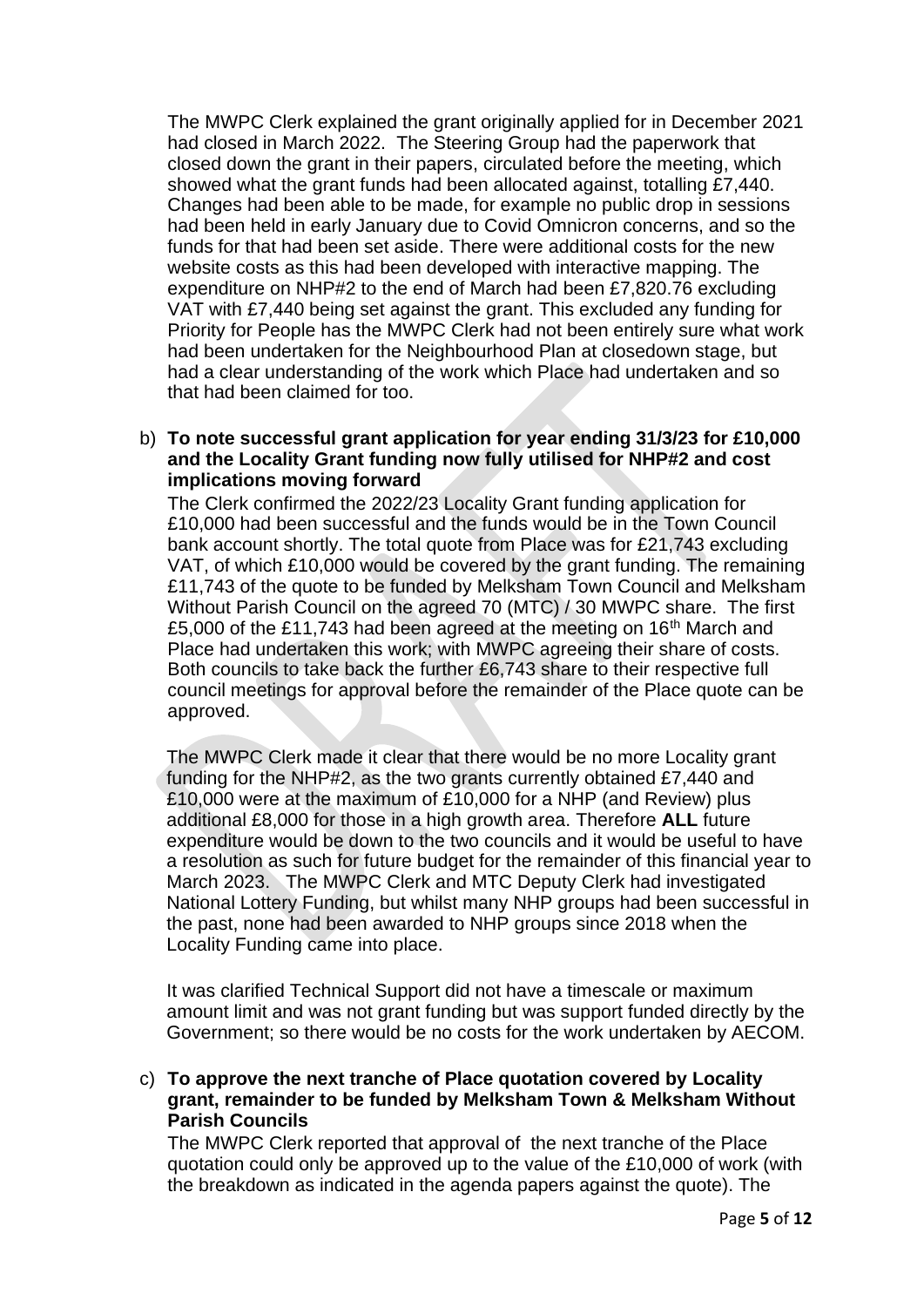further £6,743 of work required both the councils to approve the funding of the work before the remainder of the quote can be approved.

| Ongoing project and process<br>management                                         | £20C    |
|-----------------------------------------------------------------------------------|---------|
| Steering group meeting attendances                                                | £515    |
| <b>Community Communications</b>                                                   | £225    |
| Housing Site Selection process and<br>plan writing                                | £7,700  |
| Other policy and designation<br>evidence and updating text and<br>policy drafting | £1,360  |
|                                                                                   |         |
|                                                                                   | £10,000 |

**UNANIMOUSLY RESOLVED** to approve a further £10,000 of the Place quotation, as detailed above.

Melksham Town Council still to approve their share of the first £5,000 of the quote, of work up to May (MWPC already approved) and both councils to approve their share of the remaining £6,743 excluding VAT and any future expenditure on the NHP#2 to the end of March 2023.

| For clarity:         |               |                       |
|----------------------|---------------|-----------------------|
| Share of $£$ (5,000) | MTC £3,500.00 | <b>MWPC £1,500.00</b> |
| Share of $£$ 6,743   | MTC £4,720.10 | MWPC £2,022.90        |
| <b>TOTAL £11,743</b> | MTC £8,220.10 | <b>MWPC £3,522.90</b> |

### **9. To approve latest invoices and note current financial report.**  The following invoices were approved for payment:

| <b>Payee</b>                                           | Work<br>undertaken                               | <b>Invoice</b><br><b>Date</b> | <b>Invoice</b><br><b>Number</b> | <b>Net</b> | <b>VAT</b> | <b>Gross</b> |
|--------------------------------------------------------|--------------------------------------------------|-------------------------------|---------------------------------|------------|------------|--------------|
| Place<br><b>Studio Ltd</b>                             | New website<br>& hosting                         | 16/3/22                       | 5977                            | £2,846.00  | £550.00    | £3,396.00    |
| Colin<br>Harrison<br>Design Ltd                        | Internet<br>domain<br>name fees                  | 31/3/22                       | 3831                            | £106.76    | £21.35     | £128.11      |
| Place<br><b>Studio Ltd</b>                             | Stage 1<br>(baseline)<br>work as per<br>quote    | 31/03/22                      | 5983                            | £3,575.00  | £715.00    | £4,290.00    |
| Melksham<br>News /<br>Wiltshire<br><b>Publications</b> | Full page<br>advert 28 <sup>th</sup><br>April 22 | To<br>follow                  |                                 | £346.50    | £69.30     | £415.80      |
|                                                        |                                                  |                               |                                 |            |            |              |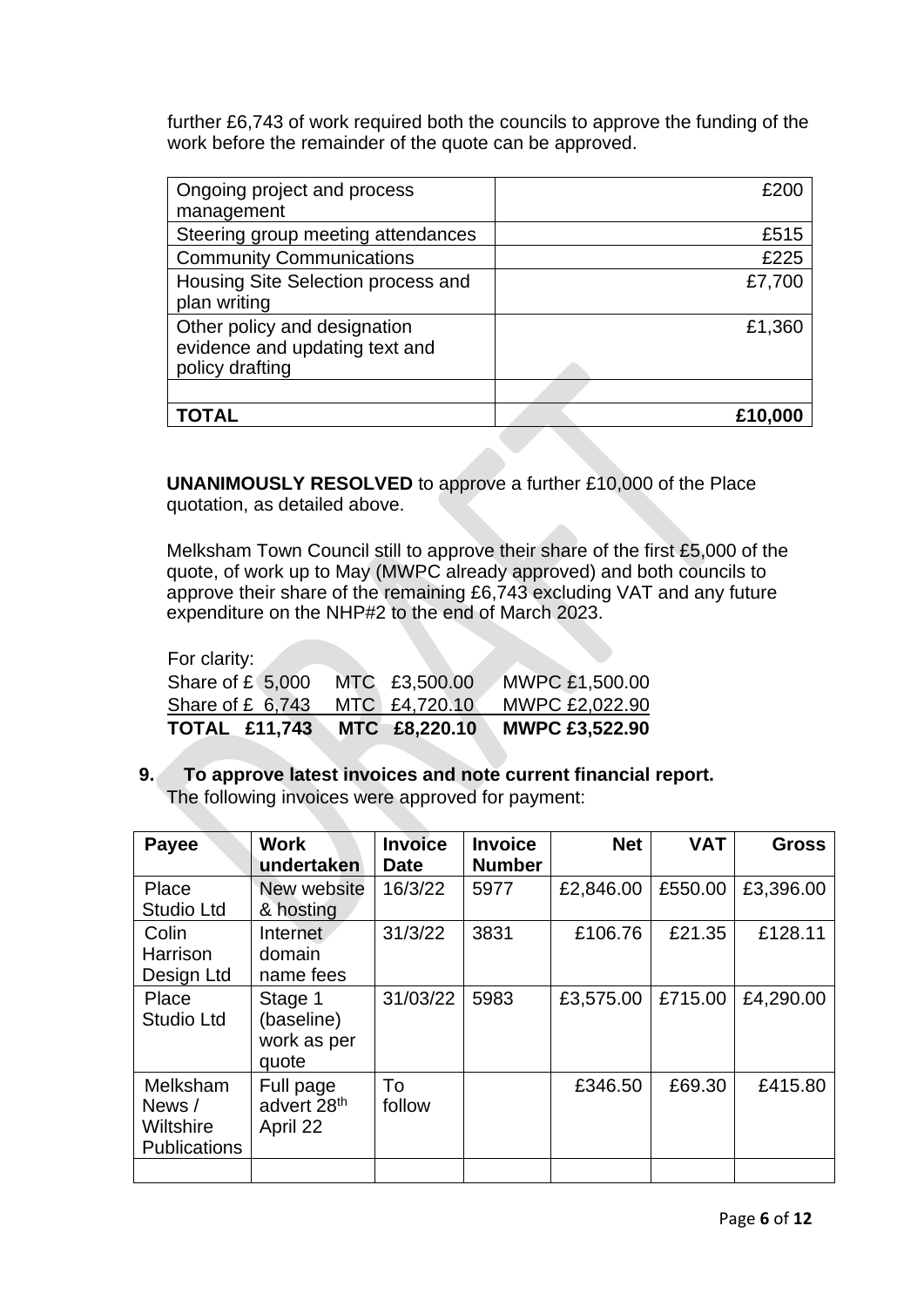The financial statement was presented, with the costs of NHP#2 for the financial year ending 31/3/22 at £7,820.76 excluding VAT, with £7,440 funded by the first Locality Grant. The outstanding amount of £380.76 being split 70(MTC)/30(MWPC) with the two Place invoices for assistance at the Appeal Hearing being paid wholly by MWPC to date, with ongoing discussions between the two council on sharing this expense.

There was other expenditure during the financial year 22/23 for the NHP but this was for NHP#1 and previously reported.

The MWPC Clerk asked if invoices could be paid between meetings, for things that had obviously been undertaken and were not contentious; for example work Place had undertaken under the quote approval and adverts placed in the local press etc, as the group were not necessarily meeting monthly at present. This was agreed.

#### **10. Task Groups:**

**a) To review group participants, agree leads, and consider how to fill any gaps in membership (and Steering Group)**

The Chairman read out the list of task group members that had been indicated by the steering group, town and parish councils to date.

| <b>Task Group</b>        | <b>Members</b>                                                                                                                                                                                  |
|--------------------------|-------------------------------------------------------------------------------------------------------------------------------------------------------------------------------------------------|
| Housing                  | Councillor David Pafford (MWPC)<br>(Lead)<br>Councillor Richard Wood (MWPC)<br><b>Councillor Alan Baines (MWPC)</b><br><b>Councillor Mark Harris (MWPC)</b><br><b>Councillor Pat Aves (MTC)</b> |
| <b>Local Green Space</b> | Councillor John Glover (MWPC) (Lead)<br><b>John Hamley</b>                                                                                                                                      |
| Heritage                 | Councillor Graham Ellis (MTC)<br><b>Shirley McCarthy</b>                                                                                                                                        |
| <b>Town Centre</b>       | Councillor Saffi Rabey MTC (Lead)                                                                                                                                                               |
|                          |                                                                                                                                                                                                 |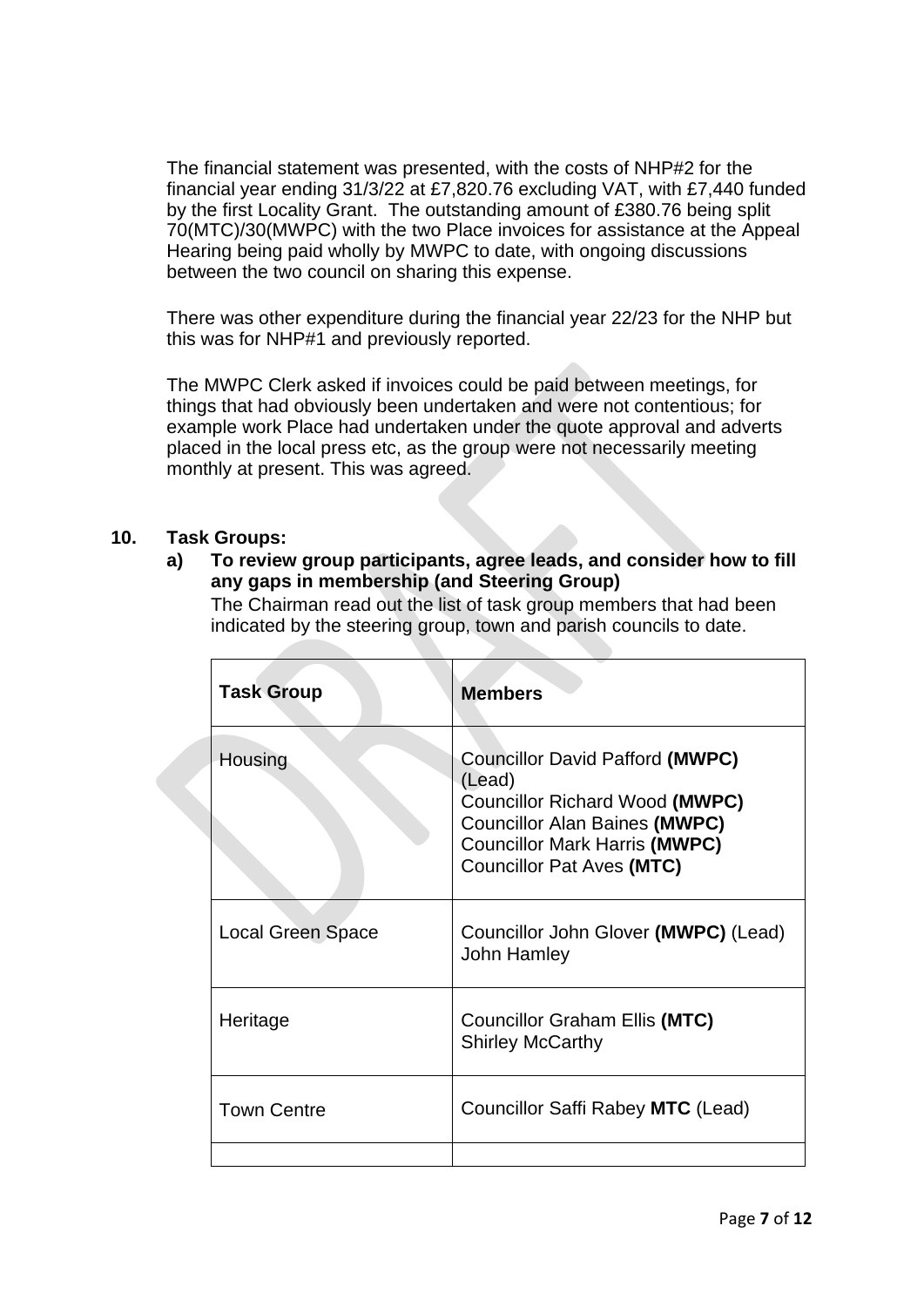| <b>Task Group</b>    | <b>Members</b>                                                                                                                                                                                         |
|----------------------|--------------------------------------------------------------------------------------------------------------------------------------------------------------------------------------------------------|
| Proposed A350 Bypass | <b>Councillor Mark Harris (MWPC)</b><br><b>Councillor Alan Baines (MWPC)</b><br><b>Councillor David Pafford (MWPC)</b><br>John Hamley<br><b>Shirley McCarthy</b><br><b>Councillor Mike Sankey (WC)</b> |
| <b>Canal Link</b>    | <b>Councillor Mark Harris (MWPC)</b><br><b>Councillor Colin Goodhind (MTC)</b>                                                                                                                         |
| Design Guides        |                                                                                                                                                                                                        |

Councillor Glover suggested asking Melksham Town Council to add to their next Full Council meeting agenda a request to provide officers and to suggest anyone who may be interested in joining the Local Green Space, A350 Bypass and the Canal Link Task Groups.

Vaughan suggested the Town Council be asked to recognise that officer support would be required, but that in the initial stages there would be less involvement required. The MWPC Clerk confirmed Melksham Town Council had representatives on the Housing, Heritage and Town Centre Task Groups but it was understood that to date only Town Councillors on their Economic Development Committee had been asked to join the Task Groups, and not the Full Council.

The MWPC Clerk explained there was a need for an interactive heritage map and identified heritage assets to be run through the toolkit in May/June. Vaughan explained the heritage asset list would be a database of buildings or features which should be considered if they may be affected by planning applications. Vaughan suggested local green spaces, heritage and design are grouped together as one topic for working groups working with AECOM to produce a design guidance/code to set out the distinctive design and qualities that supported the local area.

The MWPC Clerk added "Design Codes" had been added to the request for Technical Support as previously agreed, and at the Diagnostic Interview it had been requested AECOM provide general Design Principles that can be applied to current speculative development if approved, sites allocated in NHP#2 and to shape the strategic sites allocated in the emerging Local Plan – as the sites specific are not known at this stage. They were happy to work on this format.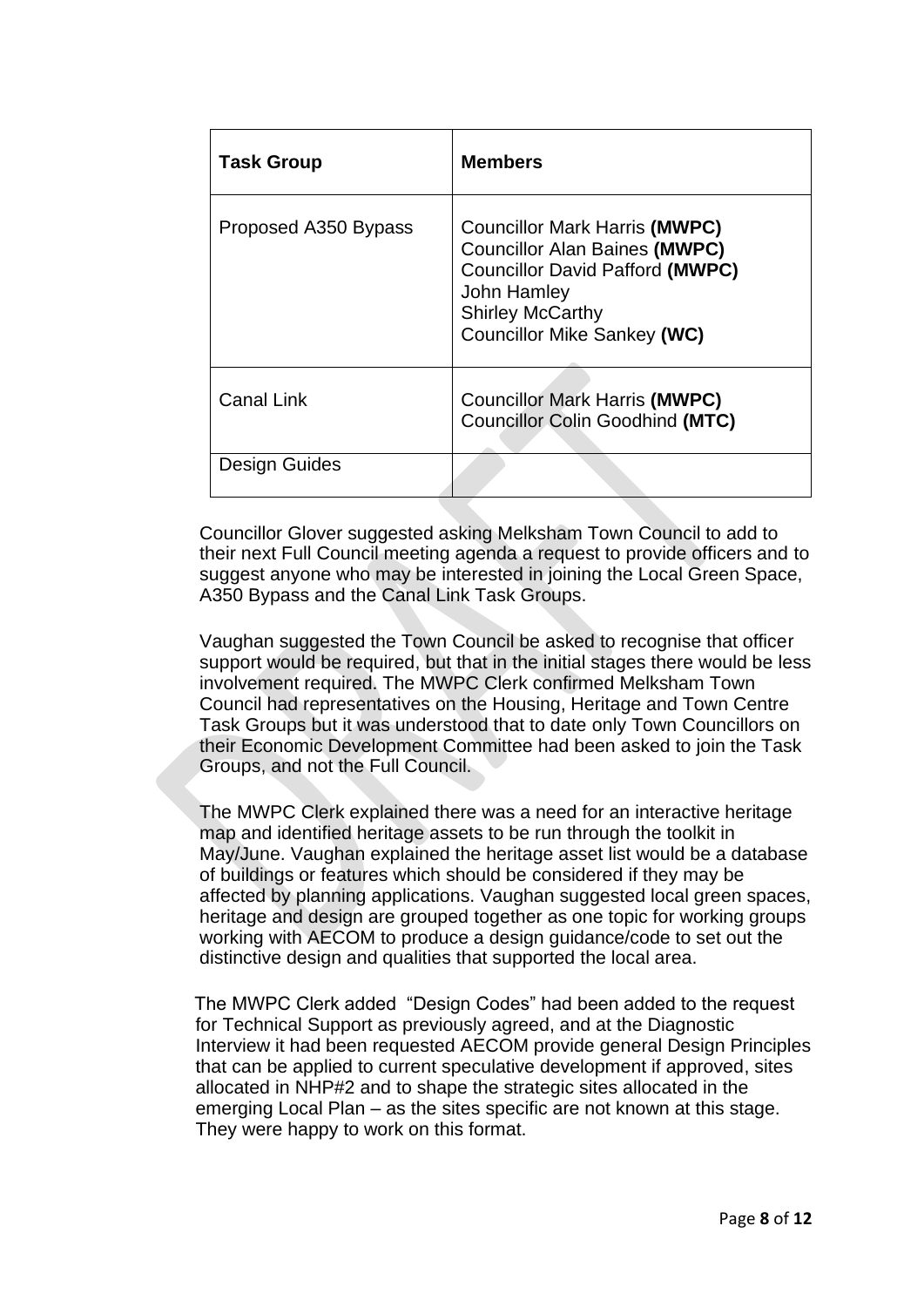#### **b) To review Workstreams and work planned**

The Steering Group received the document prepared by Vaughan regarding the workstreams of the task groups.

Housing Task Group – the MWPC Clerk confirmed that at the Diagnostic Interview with AECOM they had asked if they could supplement their work with a local Housing Needs survey. AECOM were happy with this approach and cited an example in Portishead where they had successfully integrated the local survey with their report. Members will be pleased to hear that the Portishead survey had been created by Place. The survey will be in the local media in May 2022 and asked the group members to agree the circulated draft survey so it could be used as soon as possible. Members asked for amendments/explanations to be included in the survey as follows:

- for the initial closed question to be to be swapped with the second open question, enable the questionnaire to be fully completed.
- include a bespoke explanation at the beginning of the survey explaining why the Steering Group and town and parish council were carrying this out.
- include an explanation that Melksham has distinct approaches and requirements for housing.
- include more details about housing need.

Vaughan asked for the questions to be recorded and agreed to amend the survey. He confirmed that the initial questions in the survey were more general with more in depth questions to understand people's housing needs later in the survey.

Climate Issues Task Group – it was agreed to ask the Melksham Town Council's Environment and Climate Working Group to join the Climate Issues Task Group.

Bypass Group – Shirley agreed to join the Bypass Task Group. Vaughan suggested the Joint Melksham Neighbourhood Plan should not become a controversial discussion document and needed to move forward to a refreshed Neighbourhood Plan as efficiently as possible. The implications of the bypass route on the assets and policies in the Neighbourhood Plan were to be noted, but the Plan would not resolve the destiny of the bypass.

It was suggested the residents from the Brunswick Park group who used to attend all the steering group meetings be approached to see if they would like to join the Local Green Spaces task group.

Councillor Wood thanked Vaughan for the document on how the strategic projects linked together.

The MWPC Clerk asked that the members consider at the next meeting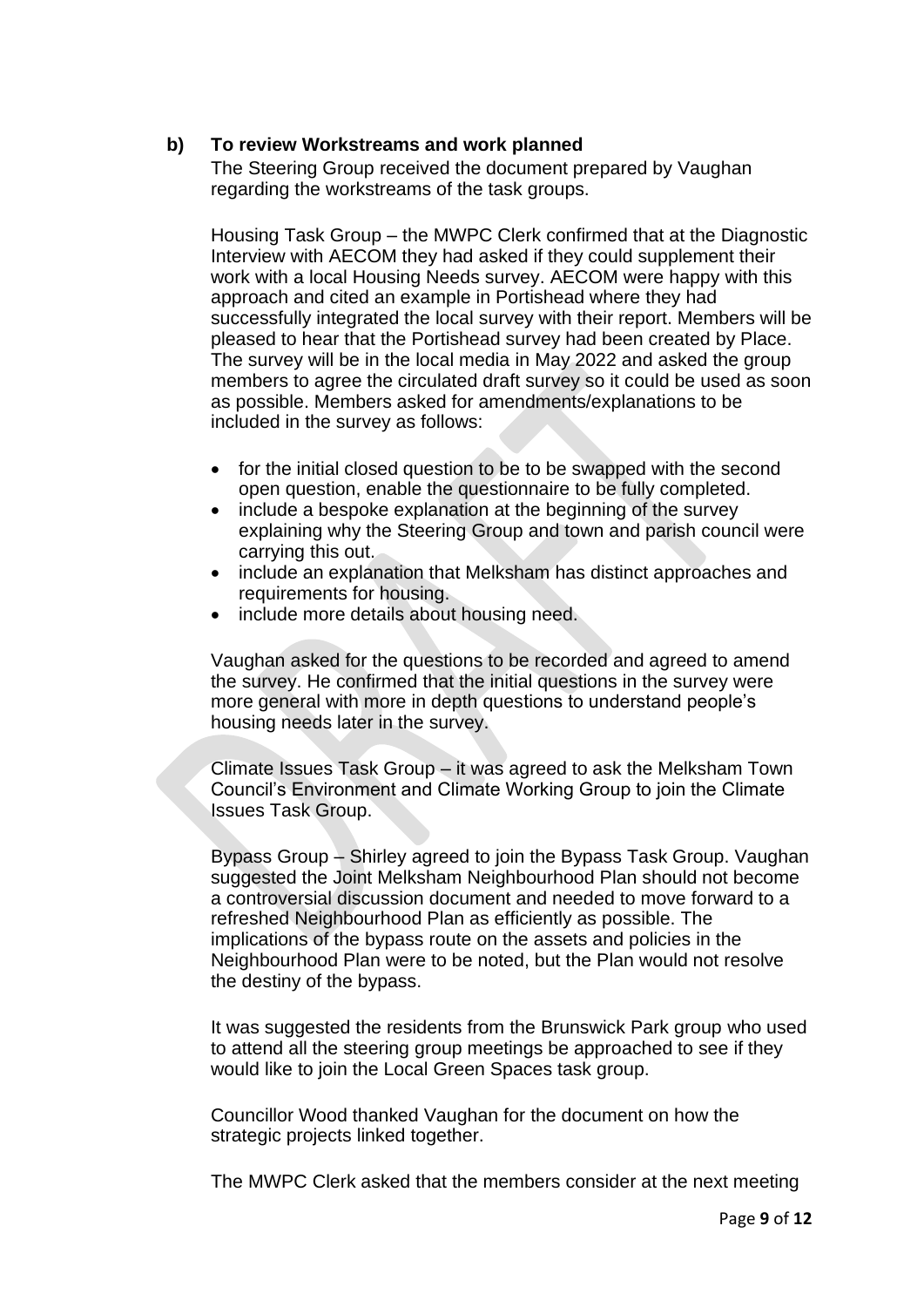whether the Terms of Reference needed amending. Areas to be considered were who had voting rights from the Task Groups and should all members or just the lead be invited to attend all future meetings (as per NHP#1). Currently invited members of the Task Groups did not have a vote, unless they qualified already as a Steering Group member.

#### **c) To consider request for Wilts & Berks Melksham Link project team to attend future meeting**

This was discussed, and MWPC were happy for this to happen, but the town council were still to consider. This was to inform the invitation to tonight's meeting. As the Steering Group were able to consider themselves tonight, they agreed to invite the project team to the next meeting.

#### **11. Planning Policy**

1

- **a) Wiltshire Council briefing note on latest 5 year land supply and clarification sought:** The MWPC Clerk confirmed this was important information, that influenced planning applications currently and whilst councillors would be aware, this information was for non-council members of the Steering Group; particularly the clarification sought from Wiltshire Council on how their statement affected those areas with a made Neighbourhood Plan with current paragraph 14 protection under the NPPF.<sup>1</sup>
- **b) Latest WALPA (Wiltshire Area Localism Planning Alliance) update (planned meeting with Wiltshire Council on 5th May)** The Clerk explained WALPA are an alliance of Wiltshire Neighbourhood Plan groups who are challenging Government and Wiltshire Council with regards to the changes in the NPPF paragraph 14 and the decisions made as a result. They are engaging with MPs and a further meeting has been arranged on 5<sup>th</sup> May with WALPA reps and Wiltshire Council, with questions from various NHP groups forming the agenda for the meeting.
- **c) To receive update on Appeal APP/Y3940/W/21/3285428 for 20/07334/OUT Semington Road, Melksham, SN12 6EF**  The MWPC Clerk reported that no update has been received to date.
- **d) To consider correspondence from Semington Parish Council (adjacent to the Plan area) on their Planning Application Policy**  Members noted this correspondence and it was noted that the 900 houses proposed as part of the Melksham Link Canal project would effectively join Semington, Melksham Without and Melksham Town.

https://assets.publishing.service.gov.uk/government/uploads/system/uploads/attachment\_data/file/1005759 /NPPF\_July\_2021.pdf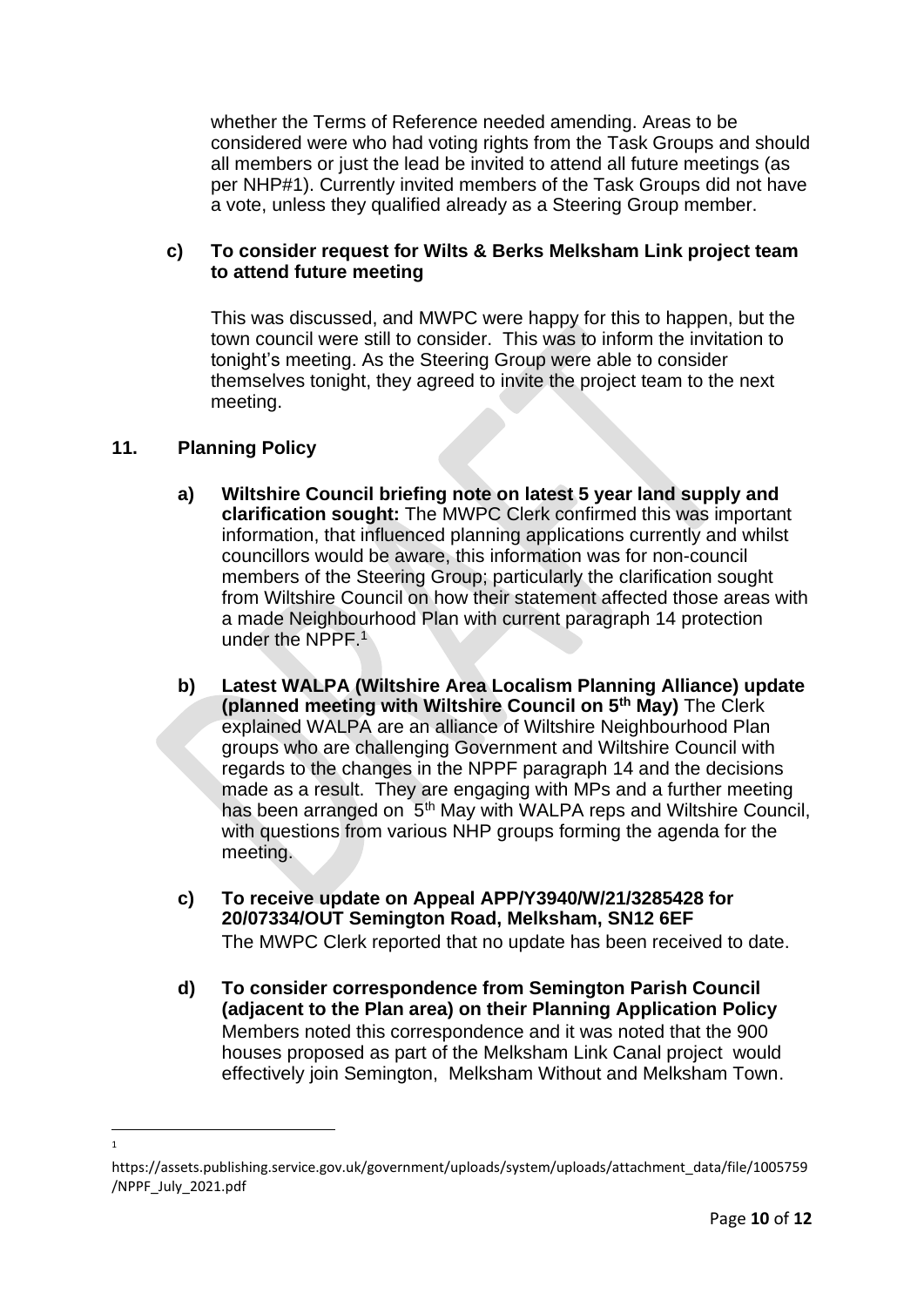#### **e) To consider policy suggestion from Melksham Without Parish Council re planting and drainage ditches on new development**

The MWPC Clerk explained that on new developments trees are planted on the boundary of public open spaces which can cause problems in later years, with the adjoining housing cutting down the trees to give more light etc. In addition, difficulties were being experienced in Bowerhill where Wiltshire Council were having to remove a hedge to maintain the drainage ditch, and then reinstate the hedge in a more appropriate position. It was agreed by the Group that they wished to stop this happening in future.

#### **f) To receive verbal update from the Clerks who are attending a Wiltshire Council Design Code session on 26th April**

The MWPC Clerk confirmed this session was about informing a proposed Wiltshire Design code and was to invited NHP groups only, with a mix of those attending at different stages of Plan development and size. The session was run by Wiltshire Council and the LDA Design Consultancy. There was the opportunity for NHP groups to "road test" some proposed toolkits if the steering group were interested in taking part, alongside the tested toolkits Place already had available. In addition, groups were encouraged to put forward a list of things they think should be in a Wiltshire Design Code, (if missing from the national model) if more appropriate than a local one. This could be an opportunity to influence the Wiltshire Code with some of the Melksham aspects with wider appeal (climate change, planning out anti-social behaviour etc), and leave the Melksham NHP one just to specific distinctiveness

The MWPC Clerk also related that developers have agreed to fund site specific design codes/masterplanning elsewhere and this could be something to bear in mind with the speculative development currently coming forward.

#### **g) Contact with developers:**

The MWPC Clerk explained the Steering Group had not met with developers once they had passed the Housing Allocation procedures for NHP#1. However, developers continued to make contact speculatively, particularly as the Call for Sites had commenced and with a public consultation for 650 dwellings on land east of Melksham currently underway, therefore sought guidance due to these recent changes.

Vaughan confirmed through the NHP site selection process, whoever had a site to be considered, would have the opportunity to engage with the process. Just because a site may be pursuing planning permission did not mean it should be excluded from the NHP site appraisal process. Vaughan suggested inviting all promoters of 'would be' planning applications to a 'without prejudice' meeting, as part of the site selection process. It was agreed the MWPC Clerk would ask for